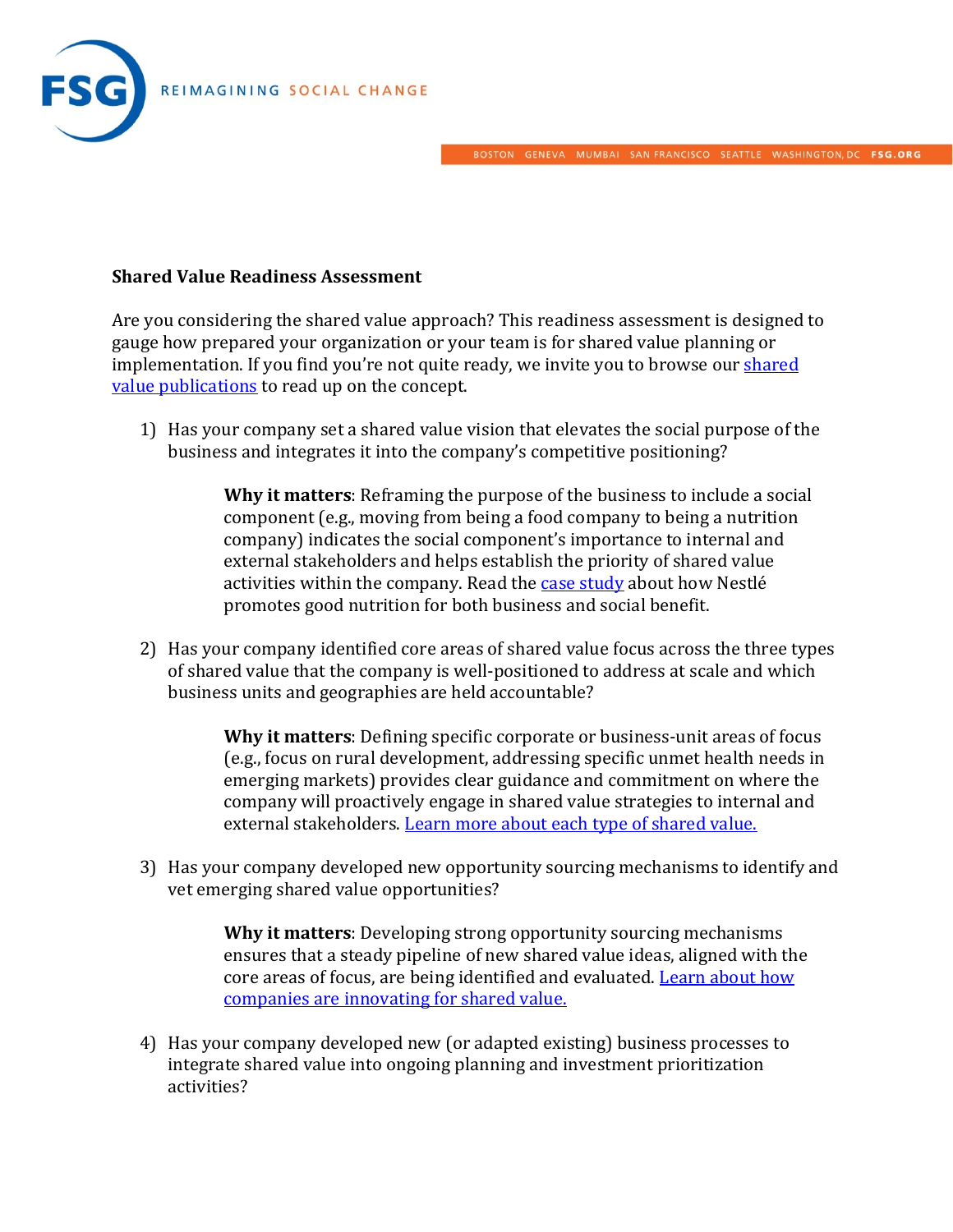### **Why it matters**:

- a. Integrating shared value into periodic planning processes ensures consistent attention on shared value activities at all levels of the organization.
- b. Providing pre-determined prioritization criteria for shared value initiatives helps set consistent expectations in internal capital allocation decisions.
- 5) Do you have cross-functional, flexible organizational structures to manage and govern shared value activities effectively, including linkages to external partners?

**Why it matters**: Managing shared value initiatives often calls for organizational flexibility, including the ability to shield new innovations or integrate them fully into the business based on their maturity, to develop cross-functional shared value organizational teams, and to build external partnerships with NGOs, governments, and business partners.

6) Do you measure the link between social and business outcomes for particular shared value initiatives?

> **Why it matters**: Anticipating, validating, and continuously measuring the link between social and business outcomes is important to understand the social and economic value being created and the potential value that can be addressed by the strategy. Read the [report](http://fsg.org/publications/measuring-shared-value) on measuring shared value.

7) Does your company have the knowledge and leadership needed for shared value or a plan to identify and recruit shared value talent in appropriate roles?

### **Why it matters**:

- a. Designing and building shared value initiatives require nontraditional business skills, including cross-sector relationship development and direct engagement with social needs.
- b. Integrating these skills into the process of identifying and recruiting talent helps deepen the company's shared value talent pool while signaling its importance to potential recruits.
- 8) Do you have incentives and a culture that rewards individuals to seek out shared value opportunities and maximize their success?

**Why it matters**: Tailoring performance reviews and incentive systems to reflect and reward shared value objectives supports the pursuit of shared value strategies.